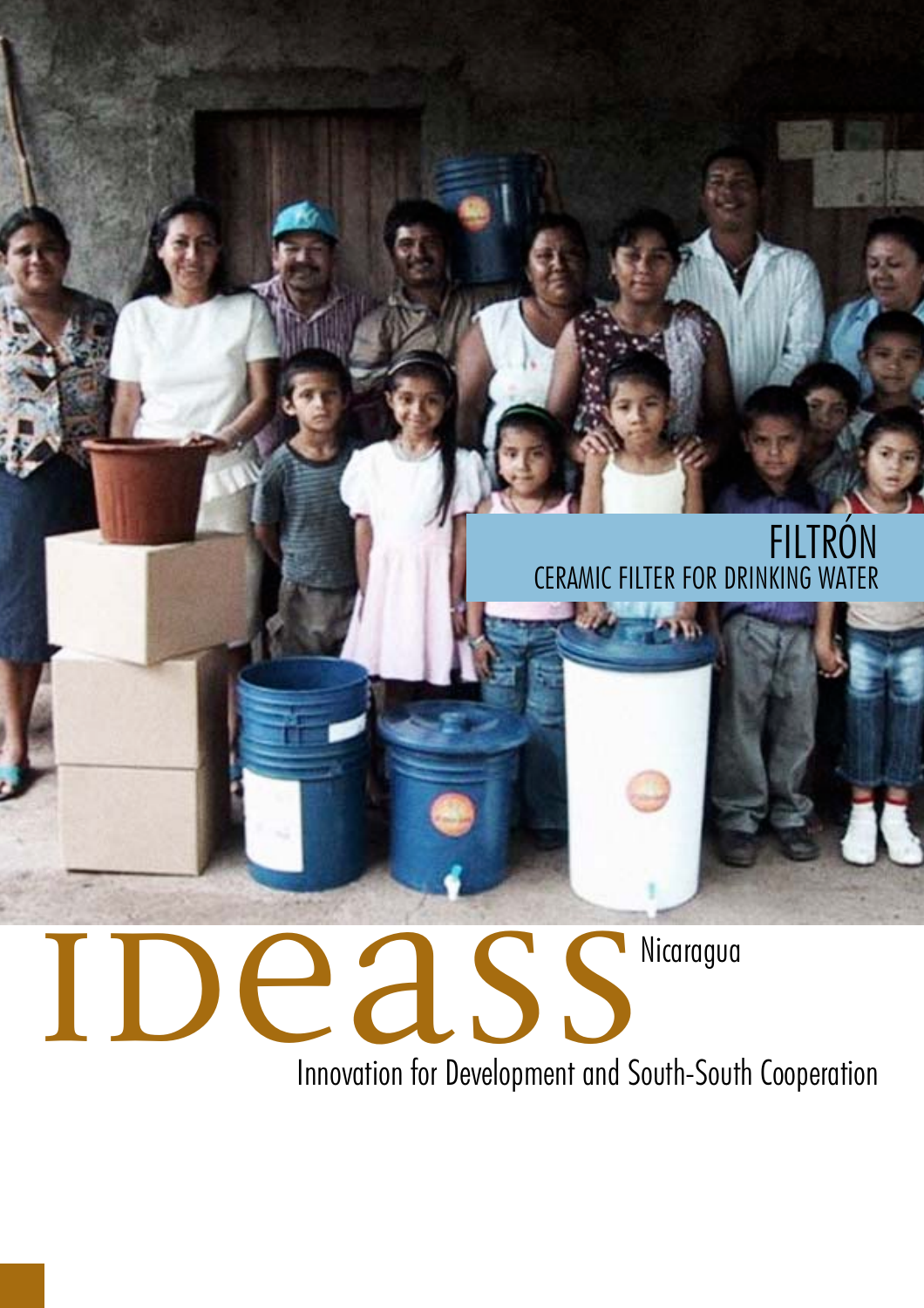# **Introduction**

# **By Marcia Estrada**

**FILTRÓN is** a low cost household filter which treats contaminated water in order to render it safe to drink. FILTRÓN basically consists of a filtering element that can be made by local potters using local materials, with no need for electricity or advanced technology.

**The Millennium** Summit goal for 2015 to "halve the proportion of people without sustainable access to safe drinking water" is impossible to achieve by conventional methods, because costs would be too high. FILTRÓN is an innovatory system that can help attain this objective by ensuring low cost drinking water to poor families. Furthermore, it uses a technology that can be applied by members of the family and which generates job opportunities for local artisans.

> **FILTRÓN** is not just a filter. In terms of health, it provides safe drinking water, removing turbidity and eliminating bacteria, which cannot pass through its tiny pores. The filter is impregnated with colloidal silver, which produces a reaction that makes any harmful agents passing through the filter completely harmless for human beings. Since FILTRÓN is made of clay, which is the basis of all known cultures, it is culturally acceptable to communities. Socially, the consumption of clean drinking water reduces illnesses, protects the household economy and guarantees a motivated workforce for the production of FILTRÓN, thus generating local employment. As far as technology is concerned, FILTRÓN can be made by local craftsmen using local materials; only a brief period of training is required. Mass production, too, involves a minimal amount of equipment. In economic terms, it guarantees drinking water for a Nicaraguan family at a cost of US\$10 per filter.

> **FILTRÓN is** based on pre-Columbian American practices, which included working a clay pot from which they extracted uncontaminated water by tilting the container on its side; now a faucet is used instead. In 1980, Fernando Mazariego improved this system by introducing an application of colloidal silver. In 1998, Potters for Peace, an international NGO that trains potters from developing countries, made further progress by developing a large-scale production process, which substantially reduced costs from US\$20 to

US\$10 per filter. An important part in all this was played by Ron Rivera, a sociologist and potter, who had a leading role in the process of improving and disseminating the technology at the international level.

**FILTRÓN has** received national and international recognition. Among the most important at the international level are the World Bank's "Marketplace 2004" Prize in Cambodia, awarded for the transfer of the technology from Nicaragua, and a prize awarded by the Association of Latin-American Health Engineers in1982.

**Potters for** Peace decided not to patent the technology, but to publish information on the INTERNET and make it public domain.

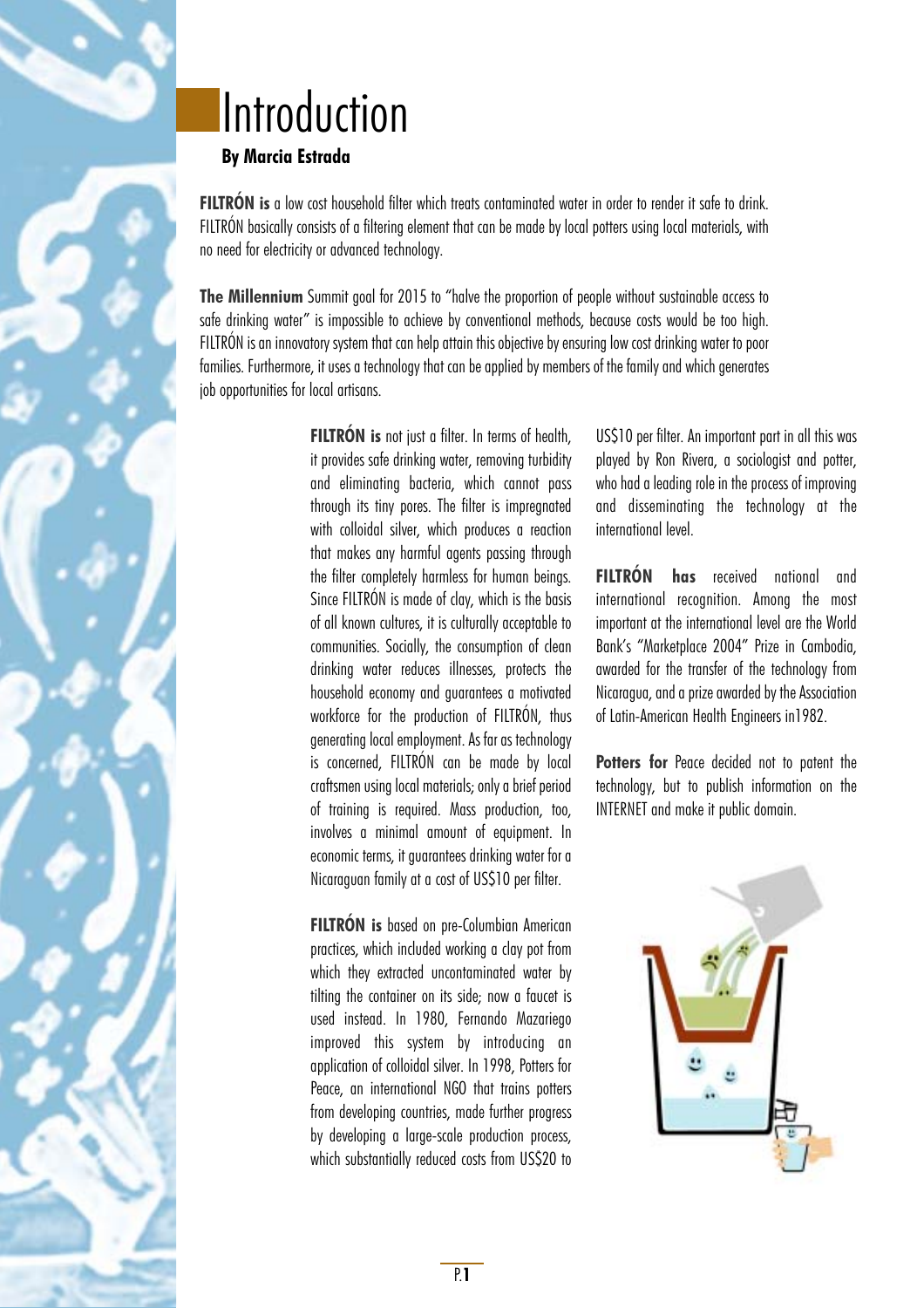# What problem does it solve?

**FILTRÓN is** a household filtering unit for the treatment and storage of water. It filters water, removes turbidity and, thanks to the colloidal silver, disinfects it by deactivating any bacteria that pass through its tiny pores, thus successfully purifying contaminated water. Another important quality that FILTRÓN can guarantee is the secure storage of the treated water in the house. On passing through the filter, water deposits in a container equipped with a faucet so that no other object need be introduced to extract the water, thus guaranteeing hygiene.

**Household treatment** and safe storage units allow communities to treat contaminated water and attain quality standards that comply with norms set by the World Health Organisation (WHO). Due to low cost and ease of use, this technology can provide an immediate, though not definitive, solution to the problem of providing quality drinking water for the community. It is known that 80% of illnesses affecting the population are related to contaminated water, so there is a clear need for an innovative system in all developing countries. The consumption of safe water has reduced the risk of contracting diarrheic illnesses from 44% to 85%. In Nicaragua, 41% of the population does not have access to the drinking water services provided by the state water company. "Only 23% of the population has sustainable access to sources of improved water" (UNDP 2003).



### **THE ADVANTAGES OF FILTRÓN OVER OTHER WATER TREATMENT SYSTEMS:**

- It is an improvement on slow sand filters, and other filter systems that do not remove turbidity from the water. In addition to this, FILTRÓN also deactivates bacteria.
- •It is an improvement on bottled water, which is expensive and occasionally of dubious quality. FILTRÓN guarantees users quality filtered water quickly and effectively.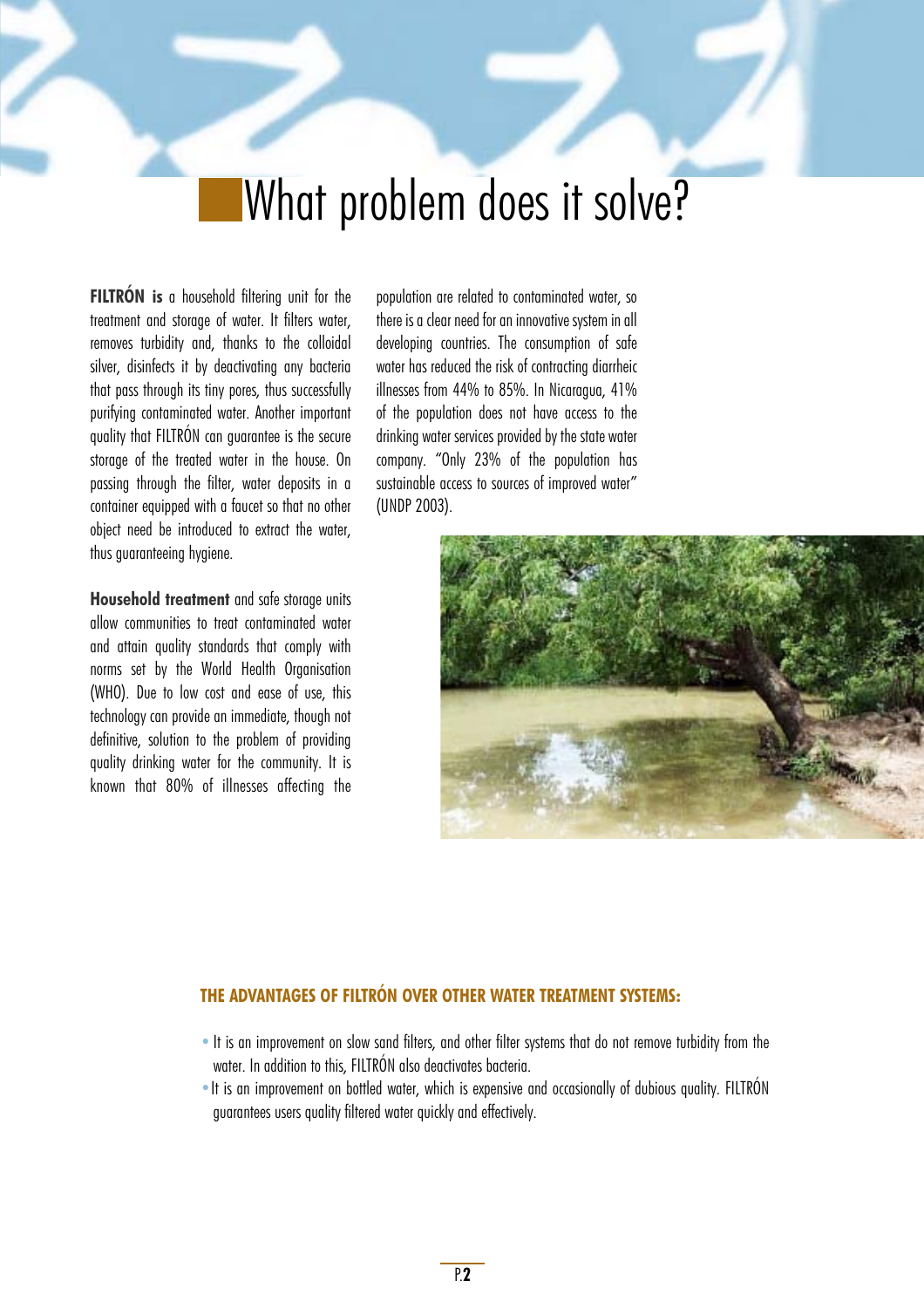# **FILTRÓN compared to other methods of obtaining drinking water**

| Method                                   | <b>Advantages of this technology</b>                                                                                                                                                                                                                                                                                                                                                                                                               | Disadvantages of this technology                                                                                                                                                                                                                                                                                                |  |
|------------------------------------------|----------------------------------------------------------------------------------------------------------------------------------------------------------------------------------------------------------------------------------------------------------------------------------------------------------------------------------------------------------------------------------------------------------------------------------------------------|---------------------------------------------------------------------------------------------------------------------------------------------------------------------------------------------------------------------------------------------------------------------------------------------------------------------------------|--|
| <b>Boiled</b> water                      | 100% drinkable (if boiled for 7 minutes); technique is known and accepted<br>by the population; water can be boiled all year round.                                                                                                                                                                                                                                                                                                                | Time needed to boil the water (7-20 min.); long cooling down period<br>required; pots are needed; affects the taste of the water; a container with a<br>tap is needed to store the drinking water; fuel (wood or gas) and time<br>needed to look for wood; turbidity not removed; cannot be done by children.                   |  |
| Chlorination                             | Effectively removes bacteria; simple to use; low cost; locally produced;<br>technology accepted by the population; chlorinating can take place at any<br>time of the year.                                                                                                                                                                                                                                                                         | Affects the taste of the water; set procedures must be followed; an<br>appropriate container is required with a lid and tap to store the water; must<br>be bought and transported; turbidity is not removed; not always available;<br>cannot be applied by children.                                                            |  |
| Sand filters                             | Cheap; locally produced; removes turbidity; can be done by the family; can<br>be used in conjunction with chlorine and other disinfectants.                                                                                                                                                                                                                                                                                                        | Strict maintenance procedures; fine sand cannot be found everywhere;<br>bacteria is not killed; a container with a tap is needed to store the water;<br>chlorine is needed.                                                                                                                                                     |  |
| <b>Bio-sand filters</b>                  | Eliminates bacteria; can be used in conjunction with chlorine; cheap; locally<br>produced; removes turbidity; can be done by the family.                                                                                                                                                                                                                                                                                                           | Strict maintenance procedures; regular cleaning required; cannot be done by<br>children; requires two containers and faucet; degree of acceptance by<br>population unknown.                                                                                                                                                     |  |
| <b>SODIS Solar Pasteurisation</b>        | Eliminates bacteria; does not pollute; cheap; proved effectiveness; no fuel<br>needed (wood, gas); easy to implement; no container required for storage;<br>equipment found locally.                                                                                                                                                                                                                                                               | 4 hours needed to purify the water in the sun; cooling period required;<br>place needed to store the water; changes the taste of the water; does not<br>work in the shade or at night; strict procedures must be followed; turbidity<br>not removed; degree of acceptance by population unknown; cannot be<br>done by children. |  |
| Bottled or bagged water                  | Generally pure; national product.                                                                                                                                                                                                                                                                                                                                                                                                                  | Occasional doubts on suitability of water for drinking; containers pollute the<br>environment; expensive.                                                                                                                                                                                                                       |  |
| FILTRÓN Colloidal silver<br>clay filters | of water; culturally acceptable since many cultures store water in clay pots<br>or jars; keeps water fresh; water collected directly from container; produced<br>by local artisans using local material; equipped with faucet; works all year<br>round and at all times of the day; cheap; removes turbidity; can be used in<br>conjunction with other methods to remove turbidity; low cost: US\$10 (0.03<br>cents a day or 0.001 cents a litre). | Eliminates bacteria; easy to use; purchased once only; does not affect taste Fragile; needs regular maintenance; fuel required for production; filter needs<br>to be replaced each year (cost US\$4).                                                                                                                           |  |
| Clay filters without<br>colloidal silver | Easy to use; purchased once only; culturally accepted; does not affect taste<br>of the water; keeps water fresh; water collected from container; made by<br>local artisans using local materials; works all year round; can be combined<br>with other methods to remove turbidity.                                                                                                                                                                 | Does not remove pollutants; fragile; needs regular cleaning; fuel needed for<br>production; needs to be renewed each year.                                                                                                                                                                                                      |  |
| Procter & Gamble<br><b>PUR Powder</b>    | Eliminates turbidity; eliminates bacteria; contains chlorine.                                                                                                                                                                                                                                                                                                                                                                                      | 20 litres cost US\$0.10 in Nicaragua; two containers required, one with<br>faucet and lid.                                                                                                                                                                                                                                      |  |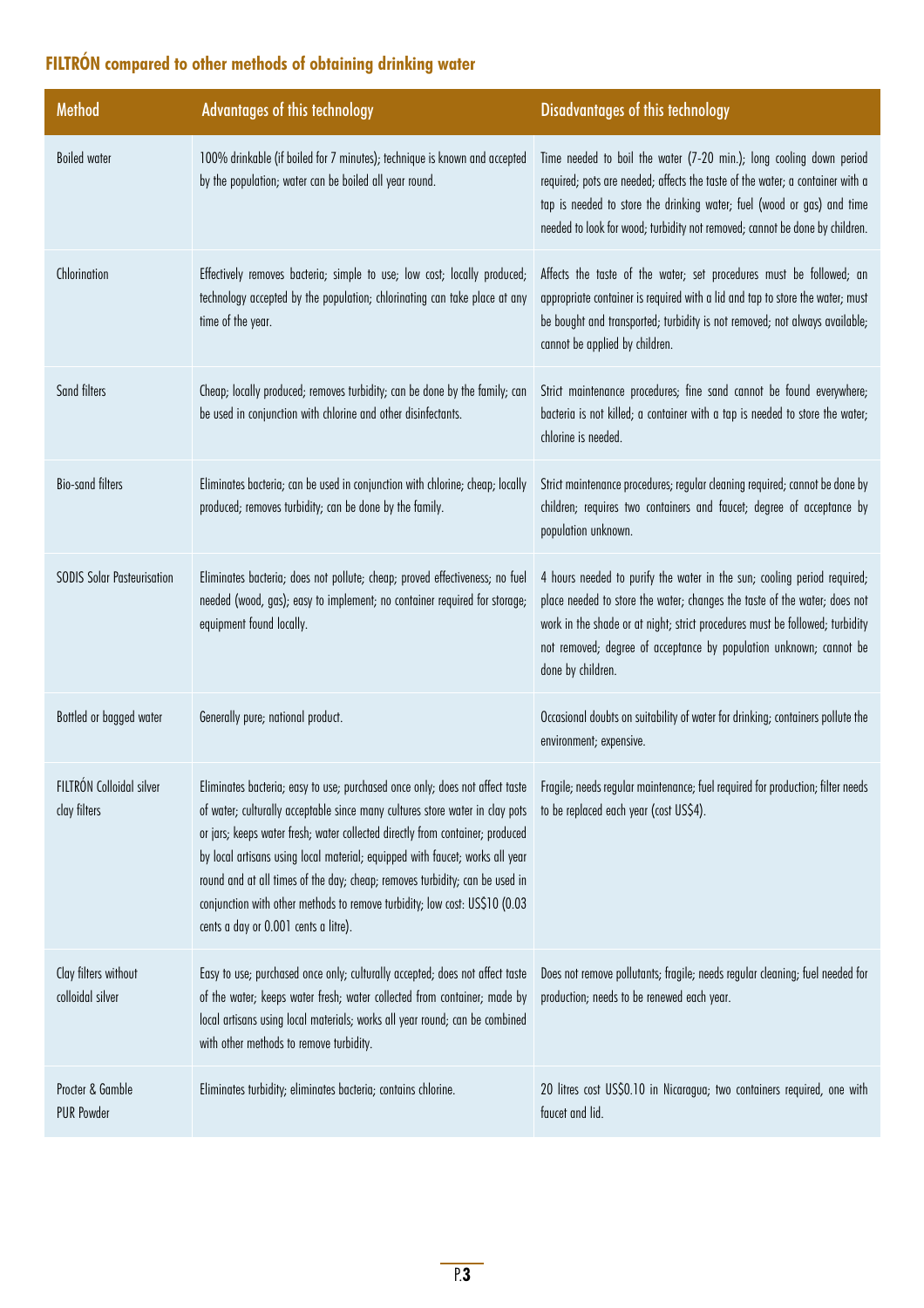



**FILTRÓN has** been the subject of microbiological studies, tests and evaluations in 11 countries, all producing excellent results.

**A study** carried out by the Water Resources Research Centre of the National Autonomous University of Nicaragua on the effectiveness of the clay filters in removing harmful organisms has produced the following results.



## **PERCENTAGE OF REMOVAL**

| Sample code            | <b>Total coliforms</b> | <b>Fecal coliforms</b> | <b>Streptoccocus</b> | E. coli      |
|------------------------|------------------------|------------------------|----------------------|--------------|
| Control sample         | 79000 ufc100ml         | 68000 ufc100ml         | 2800 ufc100ml        | 550 ufc/100m |
| $R - 83$               | 100%                   | 100%                   | 100%                 | 100%         |
| $R - 128$              | 99.88%                 | 100%                   | 100%                 | 100%         |
| $R - 168$              | 100%                   | 100%                   | 100%                 | 100%         |
| $R - 213$<br>$R - 214$ | 100%<br>100%           | 100%<br>100%           | 100%<br>100%         | 100%<br>100% |
| $R - 215$              | 100%                   | 100%                   | 100%                 | 100%         |
| $R - 223$              | 100%                   | 100%                   | 100%                 | 100%         |
| $R - 308$              | 100%                   | 100%                   | 100%                 | 100%         |

POST BOX 4598 TELEPHONE 678211 – 786981 – 786982 – TELEFAX:(505)678169 – CIRA www.elfiltron.com/Ciratests1.d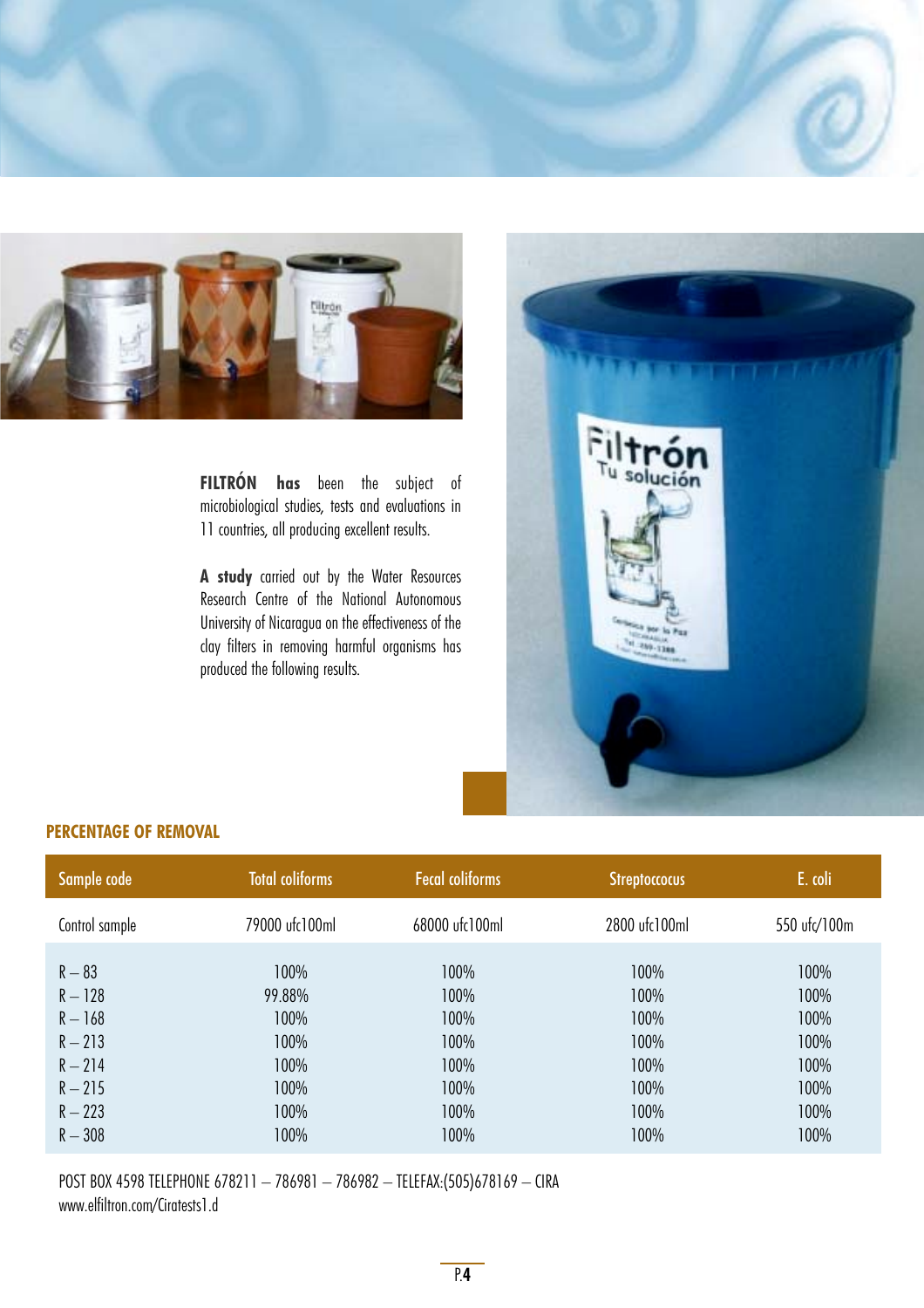# FILTRÓN in practice



**FILTRÓN is** a very inexpensive product. The filter can be made by local potters using local materials, with no need for electricity or advanced technology. It consists of a mixture of 50% red clay and 50% sawdust, or similar organic material such as rice husk or coffee husk, depending on locally available material. Water is added to the mixture, which is then placed into a mould. This is then pressed using a truck jack, which is something that can be easily found.

**Once dry,** the filters are fired in a potter's kiln at 890 degrees centigrade. This creates a membrane of tiny pores that stops bacteria from getting through. Next, the filter is soaked in a solution of colloidal silver to prevent bacterial growth. This process makes the water drinkable and removes turbidity. To use FILTRÓN, the filter is filled with water and covered with a lid. Standard filtration rate is between one and two litres an hour. If a greater amount of water collects in less time, it is sign that there is something wrong with the filtering process.

**The table** on the previous page shows how much bacteria is blocked by FILTRÓN micro pores.



## **Personnel and equipment needed to set up a filter workshop**

- •1 professional potter with experience in collecting clay and making ceramic articles, semi-industrial and mass production
- 1-2 assistants, preferably potters
- 15 to 20-ton hydraulic press
- Filter moulds
- Clay and sawdust mixer
- •Hammer mill
- •Kiln with an internal area of at least one cubic metre
- •Colloidal silver
- Racks, workbenches



## **A complete FILTRÓN unit also requires:**

- Plastic water tap
- •20-30 litre ceramic tank made locally or 20-30 plastic buckets with lids (which can be purchased locally)
- Instructions for use, preferably printed on the bucket or written on a waterproof transfer
- Micro biological tests (HACH)
- •At least 100-square metres of covered area to begin operations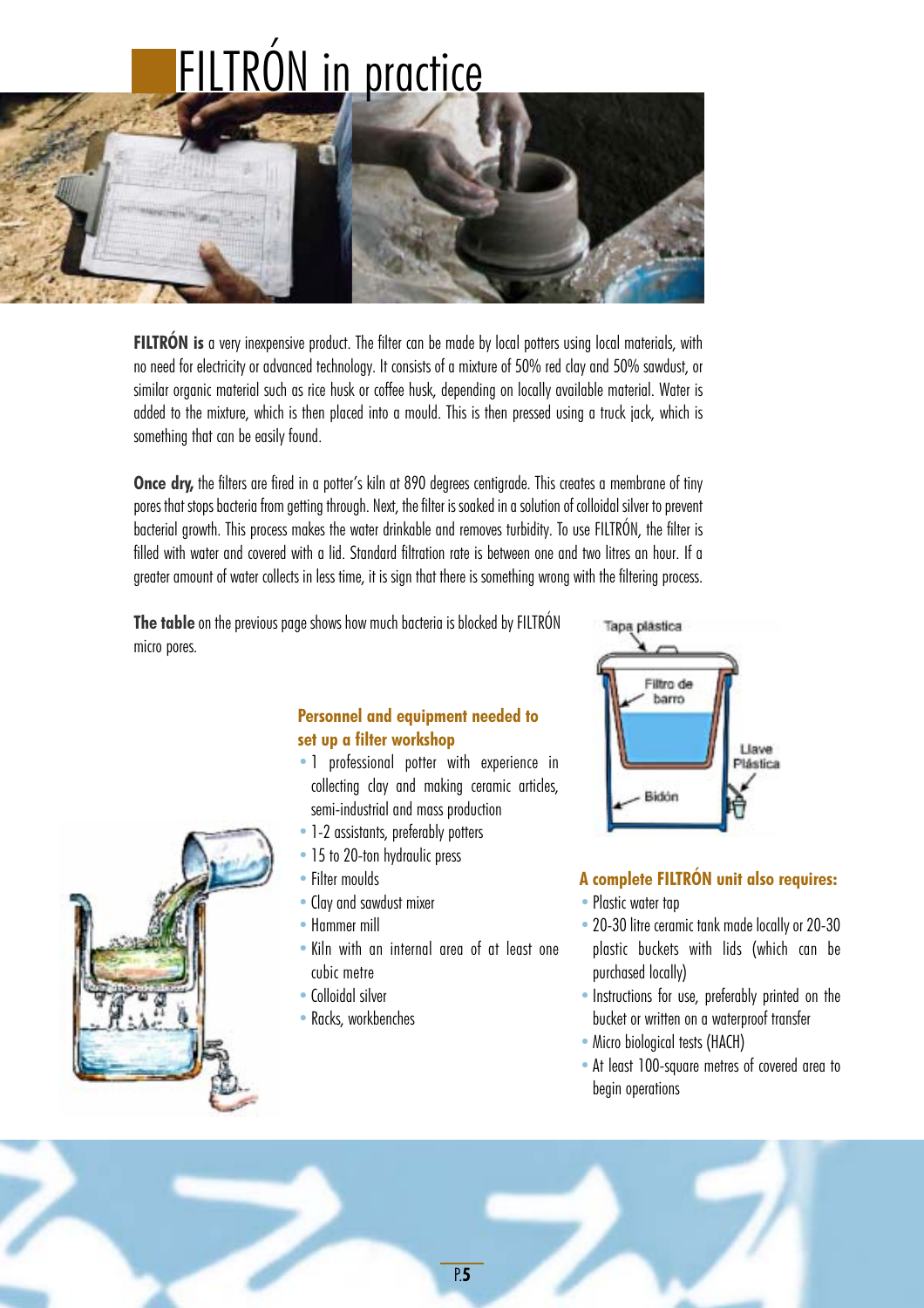### **Description of the manufacturing process**

**The process** begins by grinding dry clay in a hammer mill; the milled clay is then passed through a fine screen mesh (size 30, like a mosquito net) to remove larger particles and any other impurities that the clay might contain. 60 lbs of clay are weighed on a scale (27.3 kg). The sawdust is also dried and is passed through the mesh (size 30) and the equivalent of 12 lbs is weighed (5.443 Kg).

**Then both** sawdust and clay are dry mixed for ten minutes either by hand or in a mixer at a speed of 60 rpm. Then, about 2.5 gallons of water (9.4 litres) are slowly added. It is mixed for another ten minutes until a homogenous consistency is obtained. Then the mixture is shaped into 16-pound balls and taken to a hydraulic press where it is placed in purpose-built moulds.

**The mould** consists of male and female sections and a plate to facilitate removal of the filter once it has been pressed. The male and female parts are covered with plastic to prevent the clay mixture from sticking to the mould and getting damaged. Then, the filters are placed on drying racks for one day.

**The second** day each filter is stamped with the workshop name and serial number. This is done for purposes of quality control on each piece; a register is kept of all filters delivered to each customer. Folds in the clay due to the plastic covering in the mould are smoothed out with a tool.

**Depending on** the weather, the fresh filters are left to dry for a period of between 5 and 21 days. Nicaragua has special drying rooms where they can be dried in four days throughout the year. Once the





filters are completely dry, they are fired in a kiln at a temperature of 890 °C for 9 hours. A digital pyrometer is used to ensure that the temperature is correct and pyrometric cones are used to make any necessary adjustments. Afterwards, the filters are left to cool in the kiln until they reach room temperature. Then the pots are taken out of the kiln and placed on racks for semi-finished products.

**Once cool,** they are soaked in water overnight so that the water permeates all the pores that have been formed by firing the sawdust. Then a test is carried out to check the filtration rate, which must be between one and two litres an hour. Any filters that do not meet this requirement are destroyed.

**Records of** the tests are kept in a book together with the serial number for each filter, production date, the date it was fired and the filtration rate.

**Next,** a mixture of water and colloidal silver is prepared. Two millilitres of colloidal silver at 3.2% is added to 250 millilitres of water. When the filter is perfectly dry it is dipped into the solution; alternatively the solution can be applied using a brush.

Pictures illustrating the production process can be found at www.elfiltron.com in the important documents section.

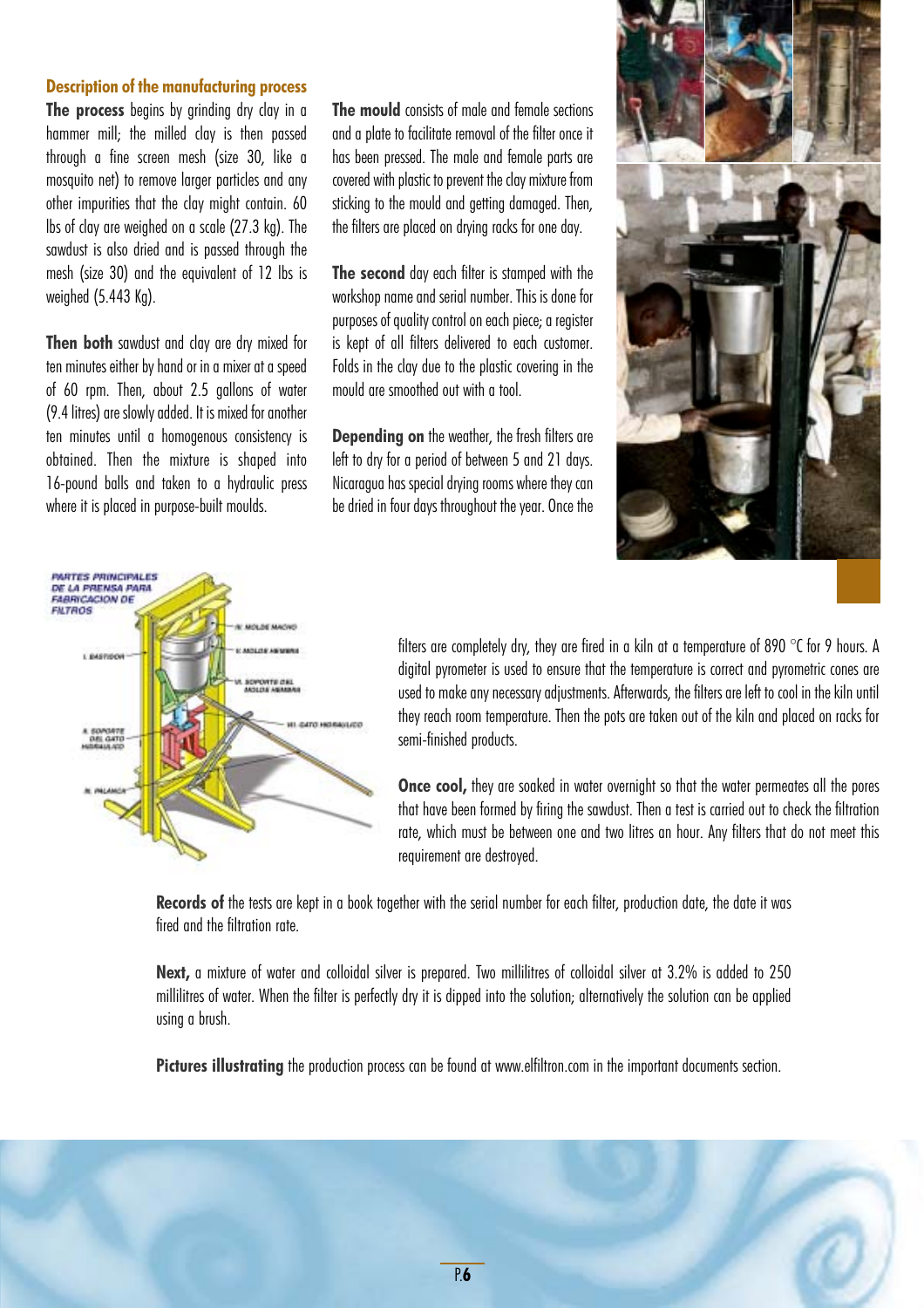**Results** 

**FILTRÓN technology** has spread quickly. It is easily acquired because it responds to community needs and uses components that are common to many different world cultures.



**The rapid** spread of FILTRÓN has made it the subject of numerous studies and laboratory tests carried out by:

- Massachusetts Institute for Technology (MIT, USA)
- •USAID
- •CIRA/UNI (the National Engineering University's Water Research Centre)
- •CIDEA/UCA (the University of Central America's Water Ecosystems Research Centre)
- •Zamorano University (Honduras)
- •Rafael Landivar University (Guatemala)
- University of Colorado (USA)
- University of Tulane (USA)
- •University of North Carolina (USA)
- •International Federation of the Red Cross
- •CITA/Cuba (Institute of Hydraulic Resources)
- Engineers without Borders
- Health Ministries of Guatemala, Honduras, Mexico, Nicaragua, Ghana and Guatemala

**All tests** showed that the filter was successful in technical terms and that health education and hygiene were required.

**Potters for** Peace has facilitated production by standardising filter size. Filtration rate is set at one to two litres an hour, verified during quality control. Production potential is 1,000 to 4,000 filters a month.

**Since the** technology is easy to acquire and the production process quick to set up. FILTRÓN is at present disseminated in 13 countries.

**The initial** outlay is US\$ 10.00, and another US\$ 4 for the annual replacement of the filter. Cost comes to US\$ 0.03 per day or US\$ 0.001 per litre of water.

**FILTRÓN reduces** the risk of illness caused by consumption of contaminated water by 50%. Health education, hygiene and monitoring ensure product effectiveness.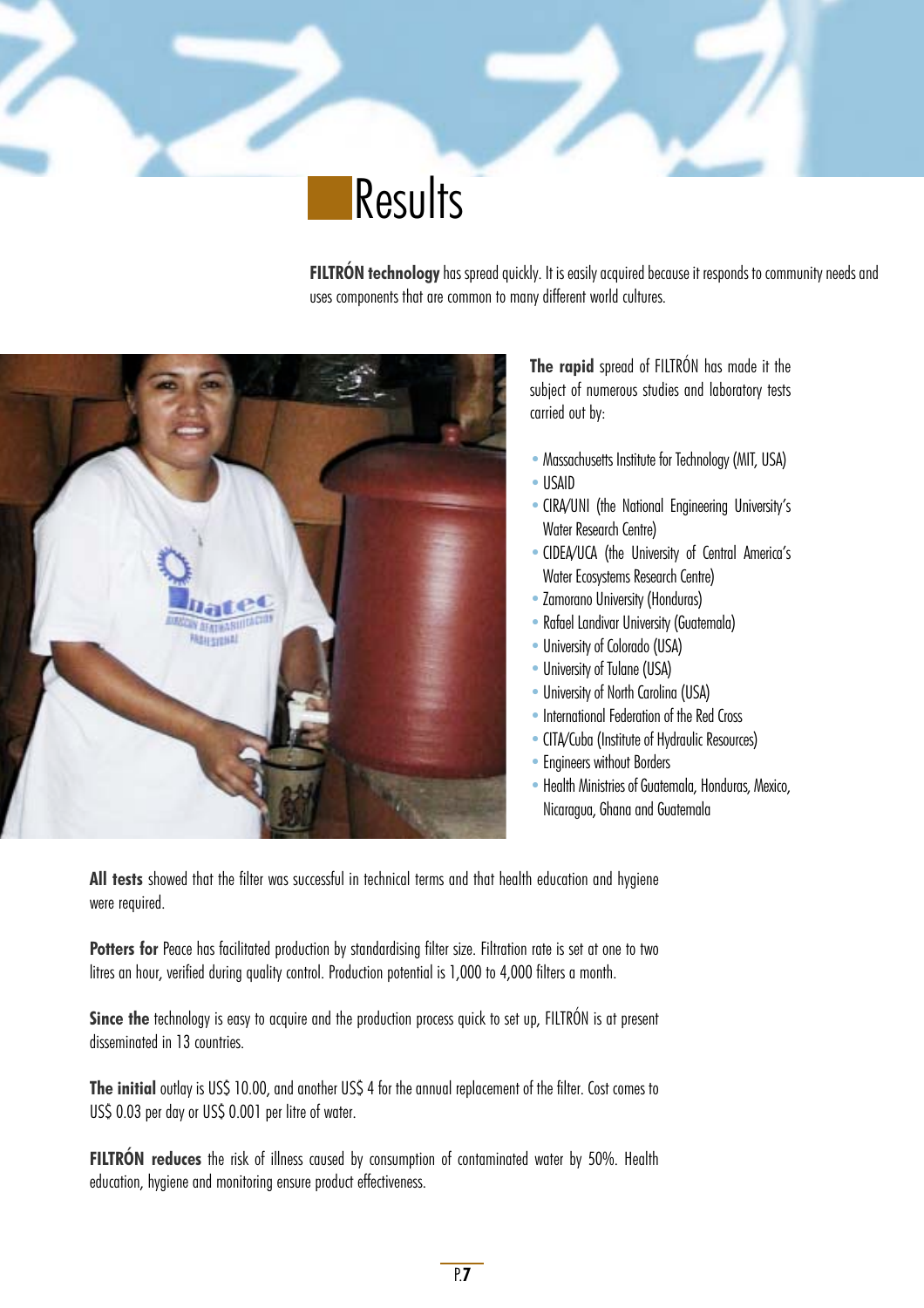

# International interest

## **AN IMPORTANT ROLE HAS BEEN PLAYED IN THE DEVELOPMENT OF FILTRÓN BY MANY IMPORTANT INTERNATIONAL ORGANISATIONS:**

- ICAITI Guatemala (BID, 1981) made a comparative study of 10 filters.
- •AFA Guatemala (Inter-American Foundation) funded an epidemiological study involving more than 700 families.
- •MAP International, backed by funds from USAID, organised a mission by Fernando Mazariegos and an ICAITI chemist from Guatemala in 1984 to train indigenous Quechua in the Ecuadorian Andes.
- •Practica Foundation/Holland presented FILTRÓN at the 2001 Johannesburg Summit (South Africa); the International Water Meeting in Kyoto (Japan), 2002; the UN International Conference on the Treatment of Water in Durban (South Africa), 2003; the International Safe Water Meeting in Nairobi (Kenya), 2004; the International Water Association Conference in Marrakech (Morocco) 2004.

**Potters for** Peace presented FILTRÓN at the Bilateral Border Water Meeting in Tijuana (Mexico), 2002; the International Sustainable Resources Conference (United States), 2003.

**FILTRÓN has** been recognised by important international institutions, and the technology is used in health, water and emergency projects: Plan International; World Vision; Save the Children; Doctors Without Borders; International Federation of the Red Cross; CITA/Cuba (Institute of Hydraulic Resources); Project Concern International; UNICEF; Doctors of the World. Oxfam UK is considering the technology for use in Sudan.



**FILTRÓN has** also been recognised by the World Bank (World Market Place Grant); CONICYT (Nicaraguan Government Science and Technology Council); Practica Foundation Holland; Engineers Without Borders (USA); USAID.

**FILTRÓN was**awarded the World Bank's "Market Place 2004" Prize in Cambodia and received first prize in CONICYT's Human Development Innovation Fair held in Nicaragua in 2004.

**FILTRÓN workshops** have been set up in the following countries: Mexico, Guatemala, Honduras, Nicaragua, Haiti, Cuba, Myanmar, Indonesia, India, Bangladesh, Ghana, Cambodia and Vietnam.

**Potters have** received training on the production process in Ecuador, Bolivia, Iraq and the United States. Plans are underway to set up production centres in El Salvador, Colombia, Argentina, Kenya and Sudan.



P.**8**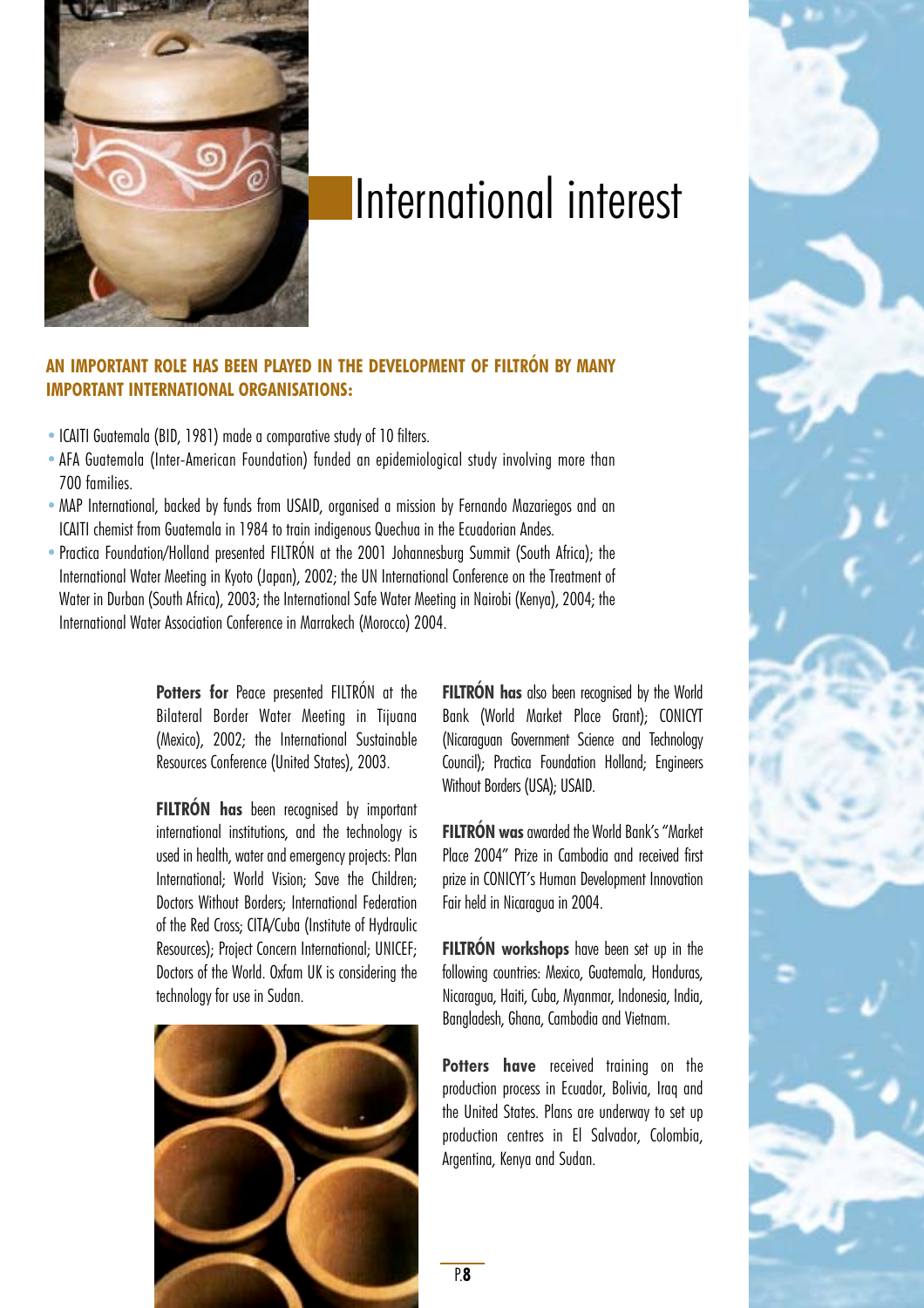# Adopting FILTRÓN in other countries

**Potters for Peace require a commitment from cooperation organisations or private enterprises interested in setting up production and commercialisation of FILTRÓN in other countries to guarantee:**

- •Affordable prices for the poorest members of the population in each country.
- •Sustainability, quality control, health education, follow-up, monitoring and evaluation.
- •Technical assistance, customer service, and participation in research and development. Potters for Peace hope that information will be shared with other filter producers in other countries.

Potters for Peace made a political decision not to patent the technology, but to publish information on the INTERNET and make it public domain.

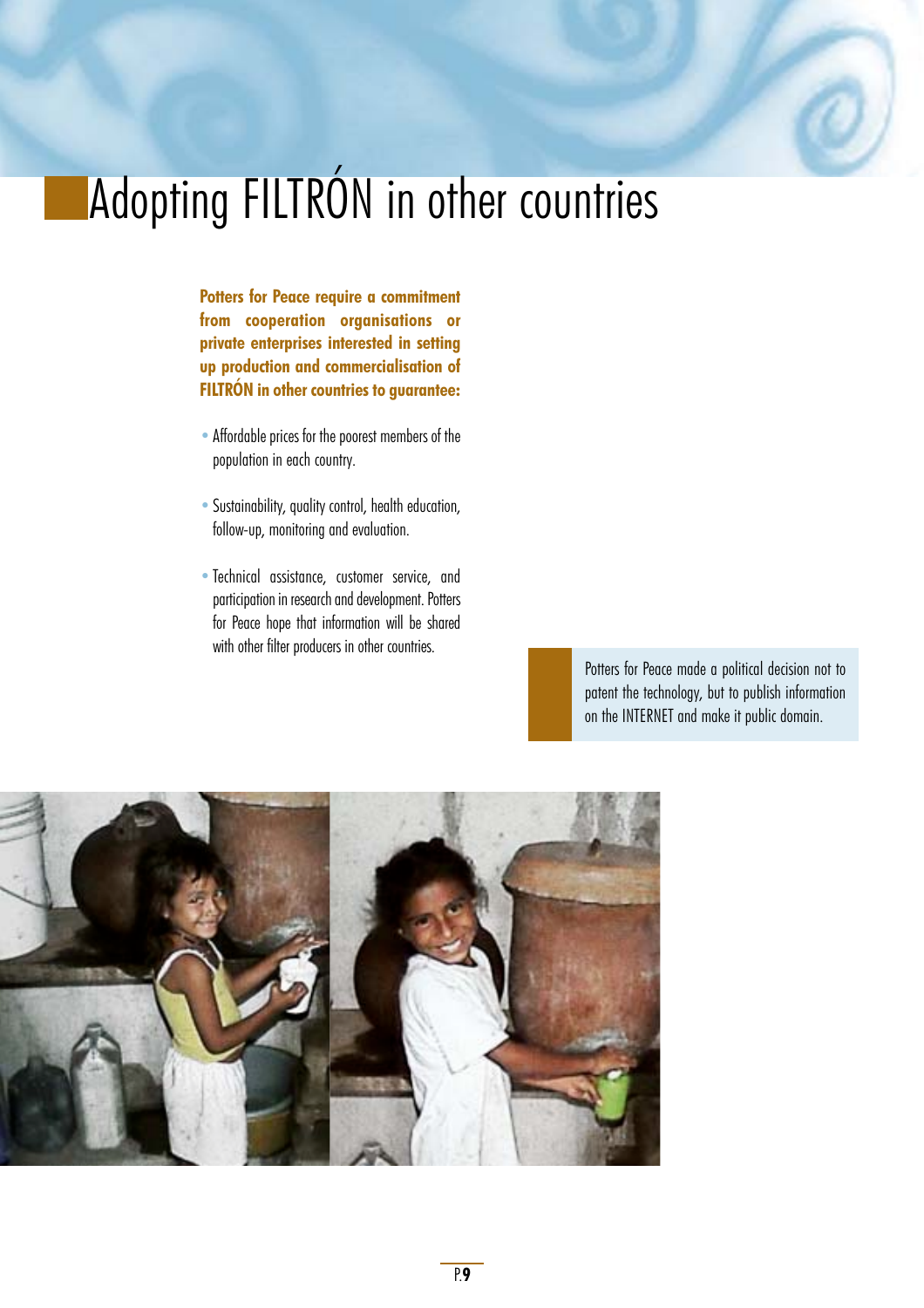# To learn more

### **DETAILED INFORMATION ON FILTRÓN CAN BE FOUND IN THE FOLLOWING WEB SITES:**

www.potpaz.org www.elfiltron.com

### **BIBLIOGRAPHY**

- •Research on clay filters impregnated with colloidal silver promoted by Potters for Peace, USAID. Daniele S. Lantagne, Alethia Ambiental, 2002
- •Against infant mortality: Artisan Filters and Education. Rafael Landivar University. Institute of Economic and Social Research. Revista de Estudios Sociales No.53, Epoca IV (1995)
- •Investigation on the acceptance of clay filters impregnated with colloidal silver in the district of El Ocotal de Guinope, Honduras. Joysee Mariela Cartagena Baide. Zamorano University (April 2001)
- •Quality control at Point of Use. Maeve E. Hall CIV 499/cw2 (June 2003)
- •Six-month field monitoring of point-of-use, ceramic water filter by using H2S paper strip, most probable number method in San Francisco Libre, Nicaragua. Rebeca Eun Young

Hwang, Massachusetts Institute of Technology, (June 2003)

- •Red Clay Ceramic Filters, Evaluation, SANITEC. Centro de Tecnología Apropiada en Saneamiento, Cuba (January 2001)
- •Analysis and Initial Recommendations for the Improvement of Productivity and Quality of Filtrón workshops. Nora Estrada (2002)
- •Low-Cost Household Water Purifiers for Flood-Prone Areas. VIETNAM
- •International Development Enterprises (IDE). Report on filter technology trials to the International Federation of Red Cross and Red Crescent Societies IFRC (May 2002) by Martin Bullard
- •Ceramic Water Purifier, Cambodia field tests. International Development Enterprises (October 2003)
- •Household Water Filters as part of the Kitchen Improvement Project, Project for the Improvement of Health PROMESA. Valle de Yeguare, Honduras. Efrén Gutierrez, Harvard School of Medicine (August 2004)
- •Hydraulic Properties Investigation of the Potters For Peace Colloidal Silver Impregnated Ceramic Filter. Christopher J. Fahlin. University of Colorado at Boulder (March 2003)
- •Investigation of the Turbidity and TOC Concentration on the Filtration Rate of the Filtrón Ceramic Filter. Kate Kowalski, University of Colorado (June 2003)
- •Analysis of Potters for Peace Ceramic Filter. Sten W. Eriksen, International Federation of the Red Cross and Red Crescent (2002).



# Who to contact

### **Ron Rivera** Potters for Peace/Nicaragua Post Box 3868

Managua, Nicaragua Tele/fax 505 278 8519

ronriverat@yahoo.com pottersforpeace@yahoo.com

P.**10**